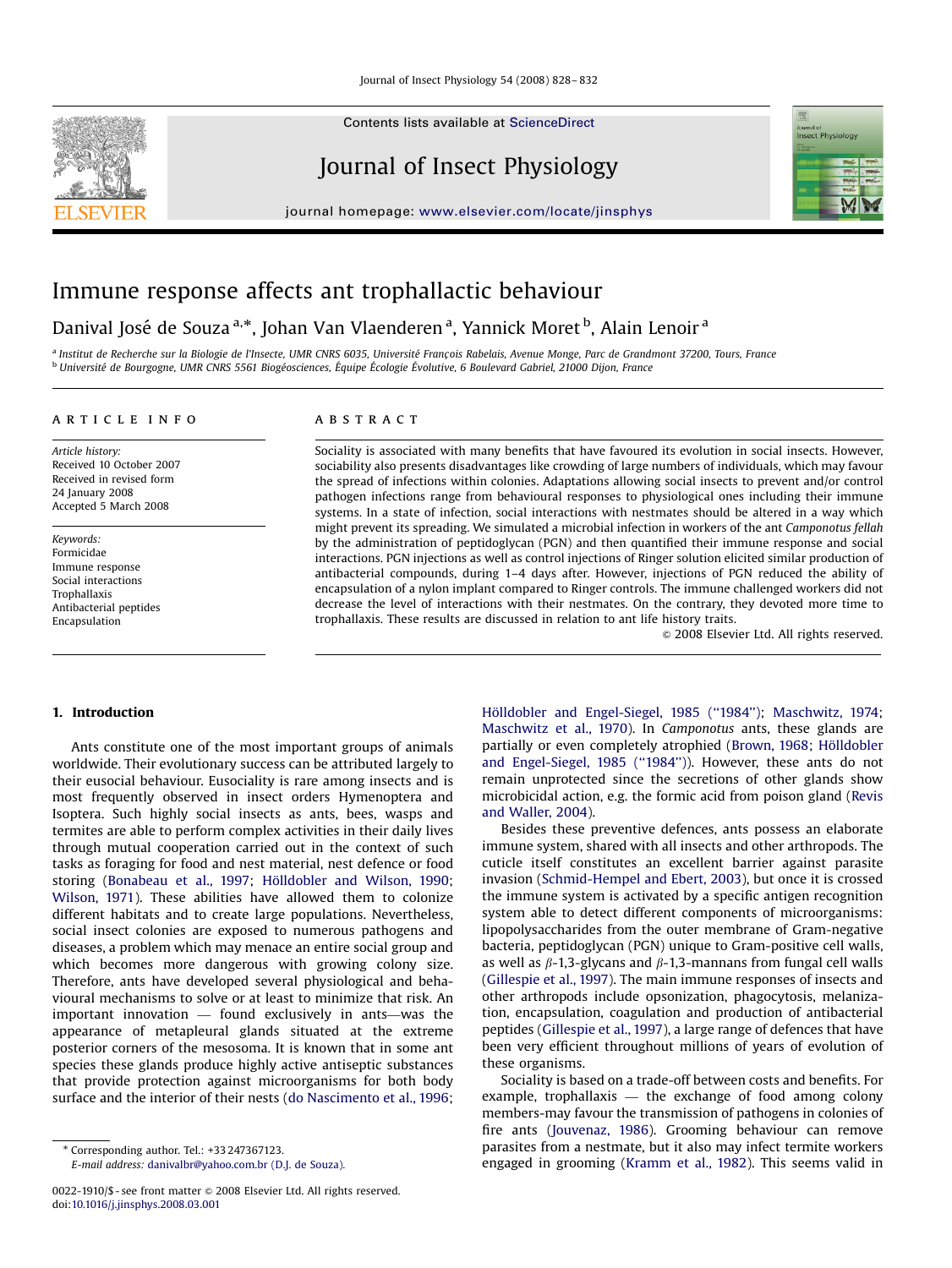respect to both invertebrates and vertebrates: grooming represents an important way of nematode transmission among groups of mice [\(Heitman et al., 2003\)](#page-4-0).

Immunity is costly in several ways. As shown by [Moret and](#page-4-0) [Schmid-Hempel \(2000\),](#page-4-0) bumblebee workers mounting an immune response to lipopolysaccharides or to microlatex beads survived for shorter time periods in conditions of starvation than control individuals. In Apis mellifera, the associative learning can be negatively affected by immune response [\(Mallon et al., 2003\)](#page-4-0).

Research devoted to the impact of immune responses on insect social behaviour is still at its beginning, especially in the case of ants. If we assume that both social relations and immune responses are costly, we will have to assume as well that each individual has to choose where to invest its energy. To throw more light on that question, we studied the relations between immune responses and social behaviour in the ant Camponotus fellah, a species known to engage in intense social interactions ([Boulay](#page-4-0) [et al., 1999\)](#page-4-0). First, we examined the temporal dynamics of the antibacterial immune response induced by the administration of PGN from Saccharomyces cerevisiae. PGNs are the major component of the cell wall of Gram-positive organisms that confer to the cell wall great mechanical strength, eliciting immune reactions in the infected organisms [\(Stewarttull, 1980\)](#page-4-0). For that purpose, we performed a test of bacterial inhibition and measured the encapsulation response to estimate the immune responses arising as a consequence of the PGN treatment. Social costs associated with the immune response were estimated by observations of the behaviour displayed by workers subjected to PGN treatment. We hypothesized that these ''infected workers'' might change their behaviour as a consequence of a trade-off between immune responses and social behaviour, and, particularly, that they would show decreased level of social interactions.

## 2. Material and methods

#### 2.1. Ants

The colonies of C. fellah were obtained by rearing newly mated queens collected in Tel Aviv (Israel) in March 2003. They were maintained in a temperature-controlled room  $(28\pm2\degree C)$  under 12:12 h light–dark conditions. Colonies were installed in artificial plaster nests allowing direct observations of intranidal activities. Each nest was connected with a foraging area. The ants were fed with diet consisting of dead insects (mealworms, flies and moths) and sugar solution supplied twice a week. We used 10 colonies containing each one queen, at least 200 workers and abundant brood. We used as subjects media workers present in the foraging area.

## 2.2. Immune treatments

Peptidoglycans were extracted from S. cerevisiae (Sigma-Aldrich, No. 72789). The ants received one of the following three treatments: 'Naive' (N), 'Ringer' (R) and PGN. Workers in the naive group were chilled on ice prior to the experiment. Workers in the Ringer group received an injection of  $0.5 \mu$ l of Ringer solution after being chilled on ice. Workers in the PGN group received  $0.5 \mu$ l of a 0.5 mg/ml solution of PGN dissolved in Ringer solution. We injected the ants into the haemocoel through the pleural membrane between the second and the third tergite, using a sterilized fine glass capillary.

#### 2.3. Dynamics of antibacterial immune response

We collected  $0.5 \mu l$  of haemolymph per individual from 32 naive workers to evaluate the normal conditions of workers from 10 studied colonies. The haemolymph of two workers was pooled in a 0.5 ml Eppendorf tube containing  $1.0 \mu$ l of cold cacodylate/ CaCl<sub>2</sub> buffer (0.01 M Na-Cac, 0.005 M CaCl<sub>2</sub>). We repeated this procedure for the injected workers (Ringer and PGN), determining antibacterial activity at 24, 48, 72, 96, and 120 h post-injection. Antibacterial test plates (diameter 9 cm) were prepared by adding 0.05 ml of live Arthrobacter globiformis bacteria suspension (10e7 cells/ml) to 7 ml of sterile broth medium (10 g bactotryptone, 5 g yeast extract, 10 g NaCl, 1000 ml of distilled water, pH 7.5), with 1% of bacto-agar at 45  $\degree$ C. Twelve holes per plate were made in the agar, and  $2 \mu$  of the haemolymph solution extracted from the workers was added per hole for the test. The plates were then incubated at  $28 \degree C$  overnight. The antibacterial substances present in the haemolymph inhibit development of bacterial colonies on the plate, leading to a circular, clear zone around each hole with a diameter proportional to the concentration of antibacterial substances. We measured the diameter of each zone of inhibition.

#### 2.4. Encapsulation rate assay

To measure encapsulation rate, we inserted a 2 mm long piece of sterile nylon monofilament (0.12 mm diameter) in the pleural membrane between the second and third tergite. This procedure was carried out in the case of 36 workers immediately after the injection of PGN solution ( $n = 18$ ) or Ringer solution ( $n = 18$ ). After 24 h after, the implants were removed from the haemocoel and placed on a slide to be mounted into Clarion<sup>TM</sup> mounting medium. The removed monofilament was examined under a light microscope and photographed using a digital camera. The mean grey value of the whole implant was measured using the ImageJ 1.37v software. We assumed that the darkest grey received the highest encapsulation rate (total black). The background grey value was used to correct the values of the implants.

## 2.5. Behavioural assays

We performed 108 encounters of dyads of workers sampled in almost the same proportions from each of ten tested colonies. They were divided into three groups receiving the following treatments: (1) dyads consisting of two naive workers just chilled in ice (N/N); (2) one chilled worker and another worker treated with PGN (N/Ip); (3) one naive and one injected with Ringer  $(N/Ir)$ ; (4) both ants treated with PGN (Ip/Ip); and (5) two workers injected with Ringer (Ir/Ir). Prior to the dyadic tests and just after the treatment, we isolated the workers for 24 or 48 h in test tubes  $(18 \times 180 \text{ mm}^2)$  where they had *ad libitum* access to water and food. Bioassays consisted of dyadic encounters between individuals that were previously subjected to the same isolation period. We placed two ants in the same test tube and started the observation 3–5 min afterwards. Each test was continued during 30 min with observations taking place every minute according to the method of the scan sampling. For each encounter, we observed behaviours on 30 sample occasions, and noted the occurrence of three behaviour patterns (trophallaxis, self-grooming, and allogrooming). Frequency of each behaviour was quantified as the percentage of the 30 sample points.

#### 2.6. Statistical analyses

We used a factorial ANOVA with two independent variables (time and type of treatment) to analyse the dynamics of antibacterial immune response. The dependent variable was the diameter of each inhibition zone. We compared the encapsulation rate, expressed by the grey mean value of nylon beads, between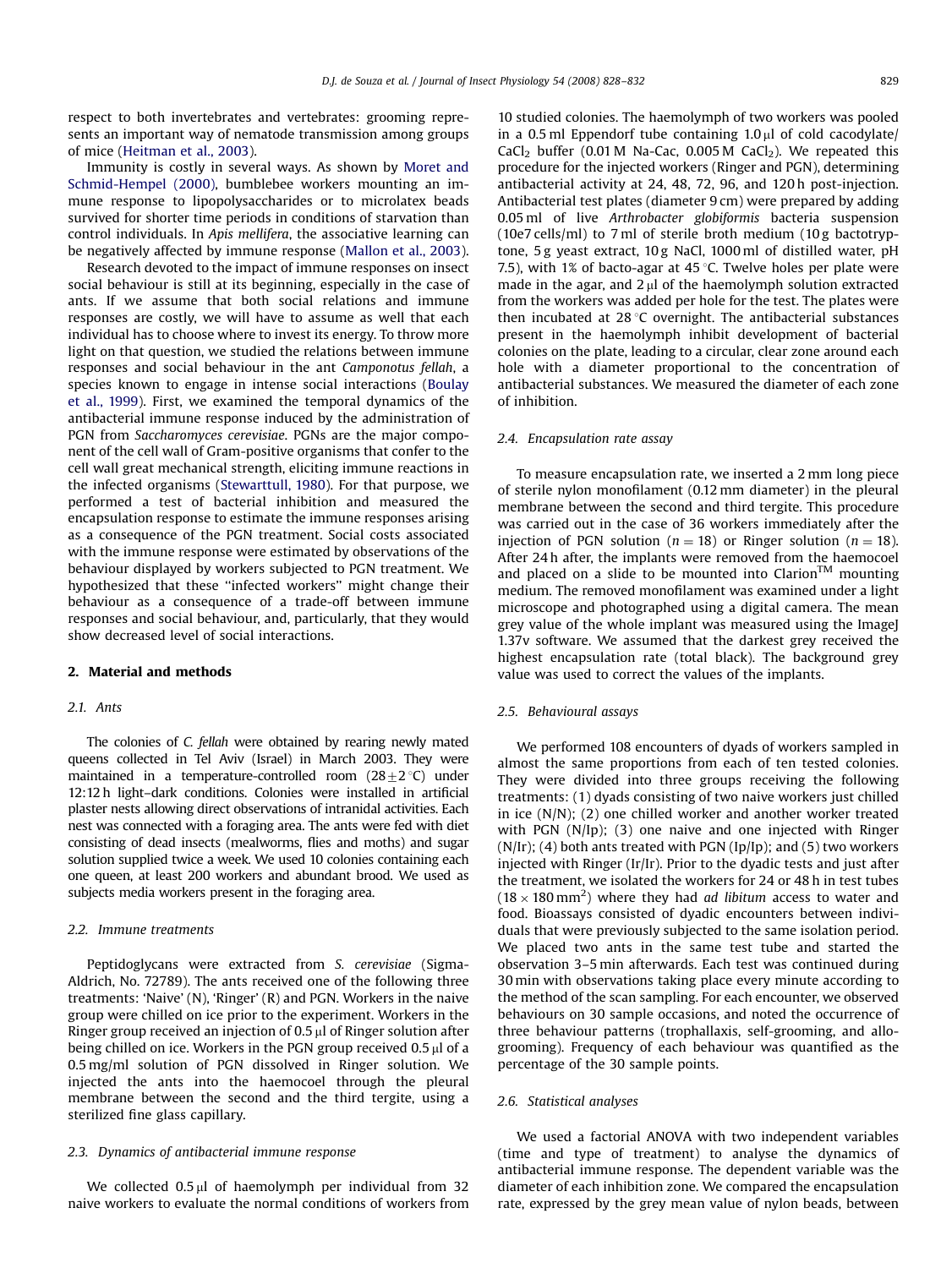

Fig. 1. Temporal dynamics of antibacterial activity after an injection of sterile Ringer solution only (in grey) and an injection of PGN solution (0.5 mg/ml in Ringer Solution) (in black). Each dot is the mean of 14–16 measured pairs of individuals taken from 10 colonies of Camponotus fellah. The two lines are not significantly different by factorial ANOVA,  $p > 0.05$ , for the interaction time/treatment. The circle in the time O represents the baseline obtained from naive workers ( $n = 16$ ).

Ringer- and PGN-injected ants with Student's t-test. For behavioural essays, we normalized the data by arcsine transformation, compared the groups by ANOVA, and performed a Fisher LSD test for post-hoc comparisons when necessary.

### 3. Results

#### 3.1. Dynamics of antibacterial immune response

The haemolymph of naive workers did not contain significant antibacterial activity (Fig. 1). PGN- and Ringer-treated workers displayed a similar antibacterial immune response during the period 1–4 days after injection  $(F_{(4,155)} = 2.41, p = 0.052,$  Fig. 1). No interaction between time and treatment was observed. The variation in antibacterial response was statistically significant throughout time  $(F_{(4,155)} = 17.77, p < 0.00001)$ , but no variation was detected between treatment and control  $(F<sub>(1,155)</sub> = 1.99,$  $p = 0.16$ ).This implies that a simple trauma caused by the injection allowed mounting of an immune response. This activity was maintained for at least 96 h and ceased after 120 h.

#### 3.2. Encapsulation rate assay

Ants subjected to injections of Ringer solution showed a significantly higher encapsulation rate than ants treated with PGN  $(P<0.001, t-test, Fig. 2)$ .

#### 3.3. Social interactions

Self-grooming and allogrooming were observed with low frequency (less than 10%) and did not show significant differences between the tested groups in either of two post-injection periods used (ANOVA:  $P > 0.05$ ). Trophallaxis was observed more frequently. At 24 h post-injection, all treated workers (PGN or Ringer solution) devoted more time to trophallaxis than dyads consisting exclusively of naive workers  $(F_{(4,80)} = 2.7288, p = 0.04,$  [Fig. 3](#page-3-0)a). In the ants tested 48 h post-injection, the level of trophallaxis increased in all groups, including naive workers. However, we



Fig. 2. Mean encapsulation rate (artificial units $\pm$ SD) of media workers injected with peptidoglycans (PGN) or Ringer, after 24 h. Sample size values are  $N = 18$ , for the two bars. Means are significantly different (t-test,  $p < 0.001$ ).

did not find significant differences among them  $(F_{(4,76)} = 2.32,$  $p = 0.07$ , [Fig. 3](#page-3-0)b).

## 4. Discussion

The injection of either PGN or Ringer solution into C. fellah ants produced strong and closely similar antibacterial immune responses lasting 4 days after the trauma. The dynamics of the elicited antibacterial response show that the immune response had a shorter duration than that observed in bumblebees ([Korner](#page-4-0) [and Schmid-Hempel, 2004\)](#page-4-0) and in Tenebrio molitor [\(Moret and](#page-4-0) [Siva-Jothy, 2003](#page-4-0)), whatever the type of challenge. Therefore, we can hypothesize that the antibacterial response in Camponotus ants restrains microbial infection and avoids another infection of the individual by maintaining a high level of antibacterial activity for at least 4 days.

Control injections using Ringer solution induced an immune response not discernible from the one caused by a PGN injection. Thanks to subsequent observations of naive workers we verified that haemolymph of normal, non-challenged ant workers does not contain bactericidal peptides, or at least does not contain them at detectable levels. The question whether insects do respond to a bacterial infection by the coordinated synthesis of a specific array of antibacterial proteins remains open. We find conflicting results in the literature, with insects developing specific and adaptive humoral response to foreign substances ([Karp and Rheins, 1980](#page-4-0); [Rheins et al., 1980\)](#page-4-0) or unspecific response ([Mohrig and Messner, 1968](#page-4-0)). In Drosophila melanogaster, it was demonstrated that septic injury activates two signalling pathways involved in humoral immune response: the Toll pathway that controls resistance to fungal and Gram-positive bacterial infections, and the Imd pathway that is responsible for defence against Gram-negative bacteria [\(Lemaitre et al., 1997](#page-4-0)), although these responses were lower than those provoked by the injury infected with Gram-negative and Gram-positive bacteria. The unpredictability of antibacterial immune response could be related to the differential lifestyle of studied species. After unravelling of the complete genome sequence of honeybee [\(Honey Bee Genome](#page-4-0) [Sequencing Consortium, 2006\)](#page-4-0), the authors verified that this social insect presents fewer proteins implicated in insect immune pathways when compared to other insect genomes, like that of Drosophila. The smaller diversity of immune-related proteins could be compensated by unspecific but efficient action of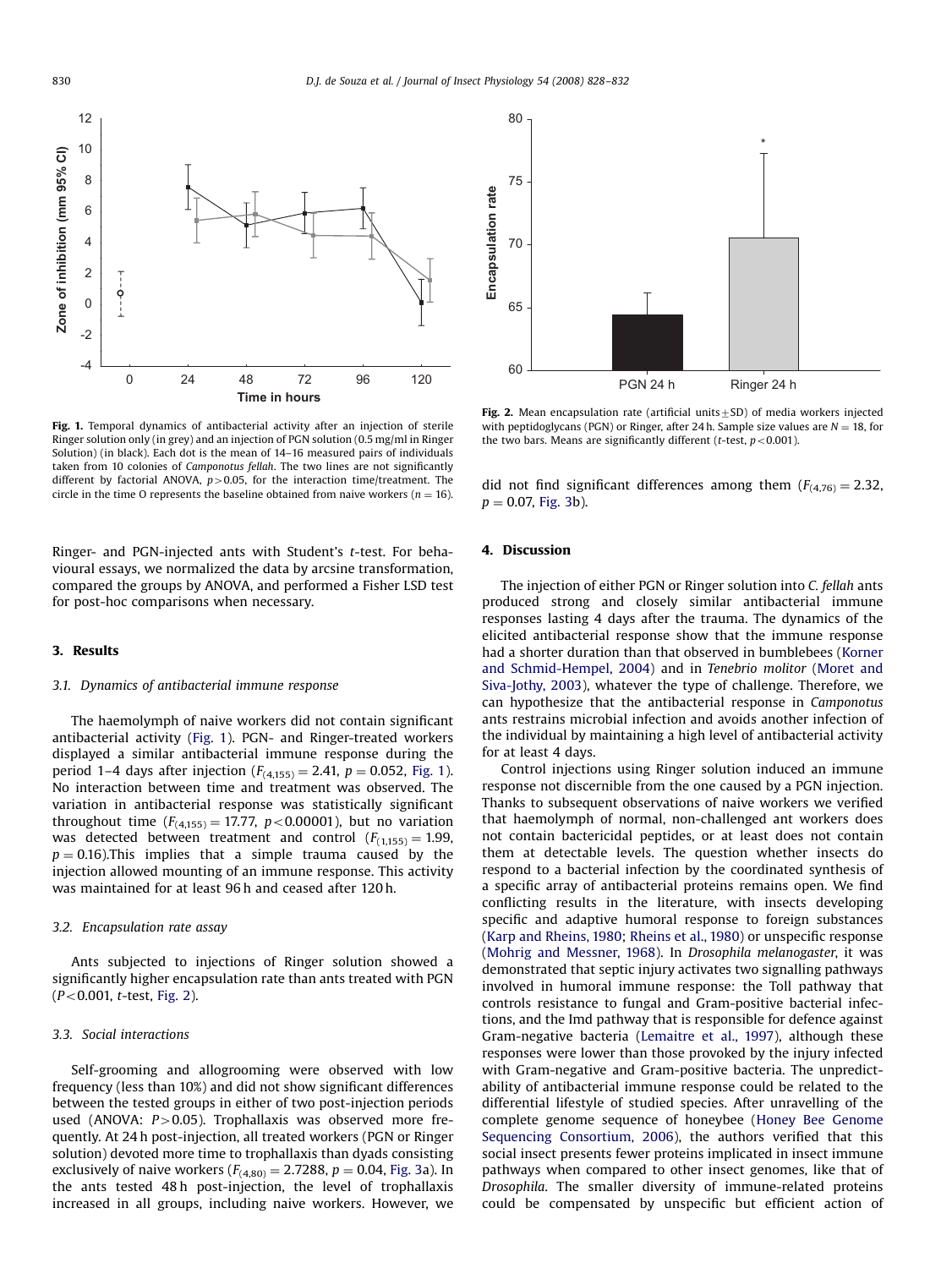<span id="page-3-0"></span>

Fig. 3. Mean frequency ( $\pm$ SD) of trophallaxis between naive workers (N), workers injected with peptidoglycan (Ip), and workers injected with Ringer solution (Ir) observed during dyadic encounters after (a) 24 h of isolation. Different letters denote significant differences (Fisher's LSD, p < 0.05). (b) 48 h of isolation. The mean frequencies are not significantly different (ANOVA,  $F_{(4,76)} = 2.32$ ,  $p = 0.07$ ).

antibacterial peptides associated with other immune defence responses and the hygienic behaviour typical of social insects. Further studies devoted to insect immune responses will undoubtedly discover yet other evolutionary strategies of antibacterial defence.

Determination of encapsulation rates showed that PGN injections trigger a different immune response than Ringer solution injections. Interestingly, workers injected with PGN subsequently displayed a lower encapsulation rate than workers injected with Ringer. Studies of the interrelationship of cellular and humoral responses are scant but we may hypothesize that PGN injection depleted components of the encapsulation process (enzymes and cells).

In spite of mounting an immune reaction, C. fellah workers did not decrease the level of their social interactions with their nestmates: self-grooming and allogrooming were maintained at the same levels in the control and treated groups, at both 24 and 48 h after the injection. Interestingly, the presence of at least one worker previously subjected to an injection caused a significant intensification of trophallactic behaviour when tested 24 h after the injection, but not when tested 48 h post-injection. We cannot explain precisely the reasons for this effect but we should consider the effects of social isolation. As previously shown by other authors ([Boulay et al., 2000](#page-4-0); [Cybulska et al., 2000\)](#page-4-0), social isolation induces an increase of frequency and/or duration of trophallaxis in ants of the genus Camponotus. Forty-eight hours of